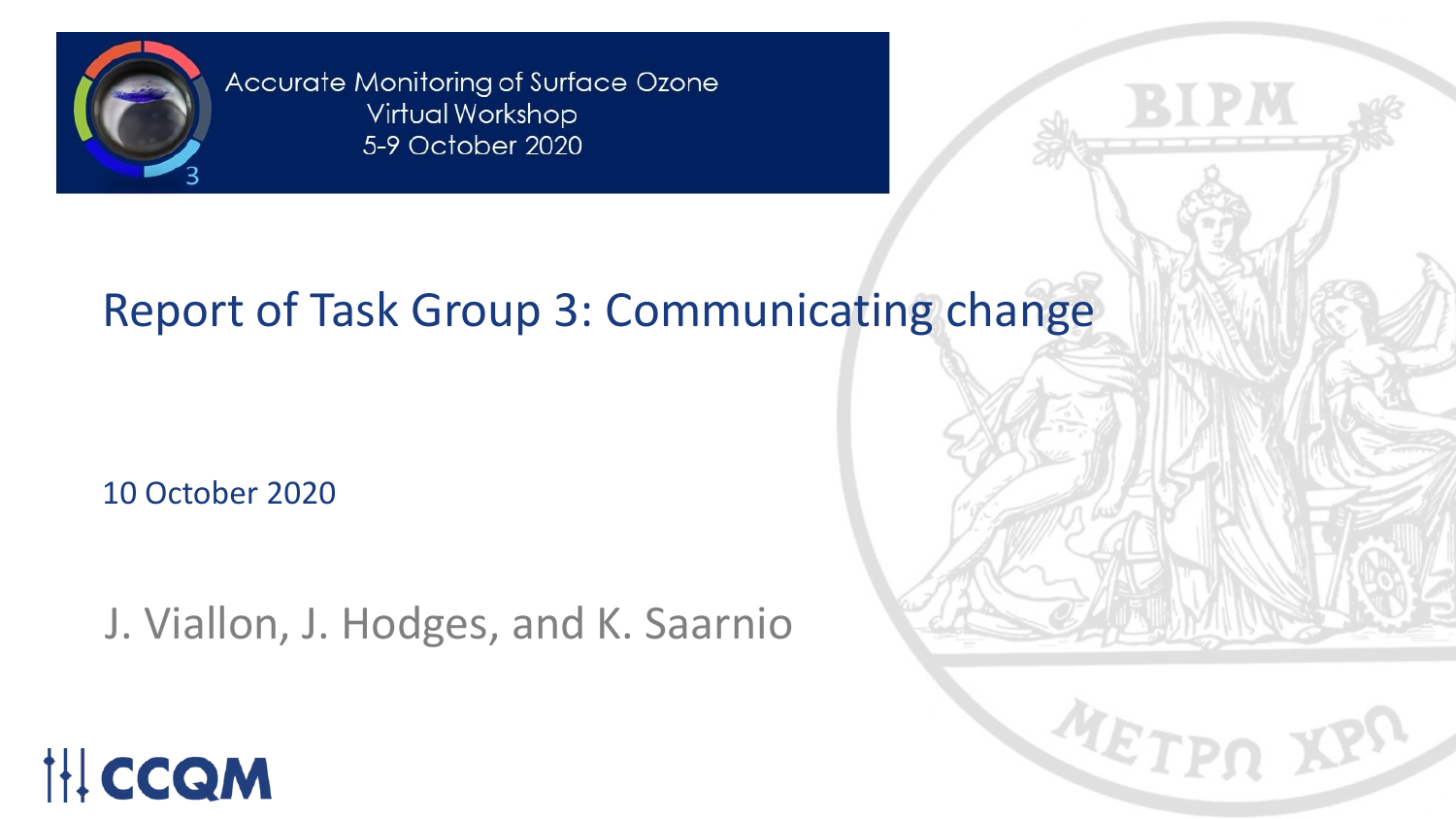## TG3 attendees (8)

|             | <b>First</b><br><b>Name</b> | <b>Last Name</b>      | <b>Institute</b>                             | Country                         |
|-------------|-----------------------------|-----------------------|----------------------------------------------|---------------------------------|
| (chair)     | Joële                       | Viallon               | <b>BIPM</b>                                  | France                          |
| (moderator) | Joseph                      | Hodges                | <b>NIST</b>                                  | <b>United States of America</b> |
| (Raporteur) | Karri                       | Saarnio               | Finnish Meteorological Institute             | Finland                         |
|             | Tiberio                     | <b>Benavides</b>      | Universidad Nacional de Colombia             | Colombia                        |
|             | Holger                      | Gerwig                | UBA(DE)                                      | Germany                         |
|             | <b>Beatriz</b>              | <b>Nuñez Corcuera</b> | <b>INSTITUTO SALUD CARLOSIII</b>             | Spain                           |
|             | Patrick                     | Rainey                | <b>CARB</b>                                  | <b>United States of America</b> |
|             | Hiroshi                     | Tanimoto              | National Institute for Environmental Studies | Japan                           |

**Bureau International des** Poids et  $\mathbf{A}$  Mesures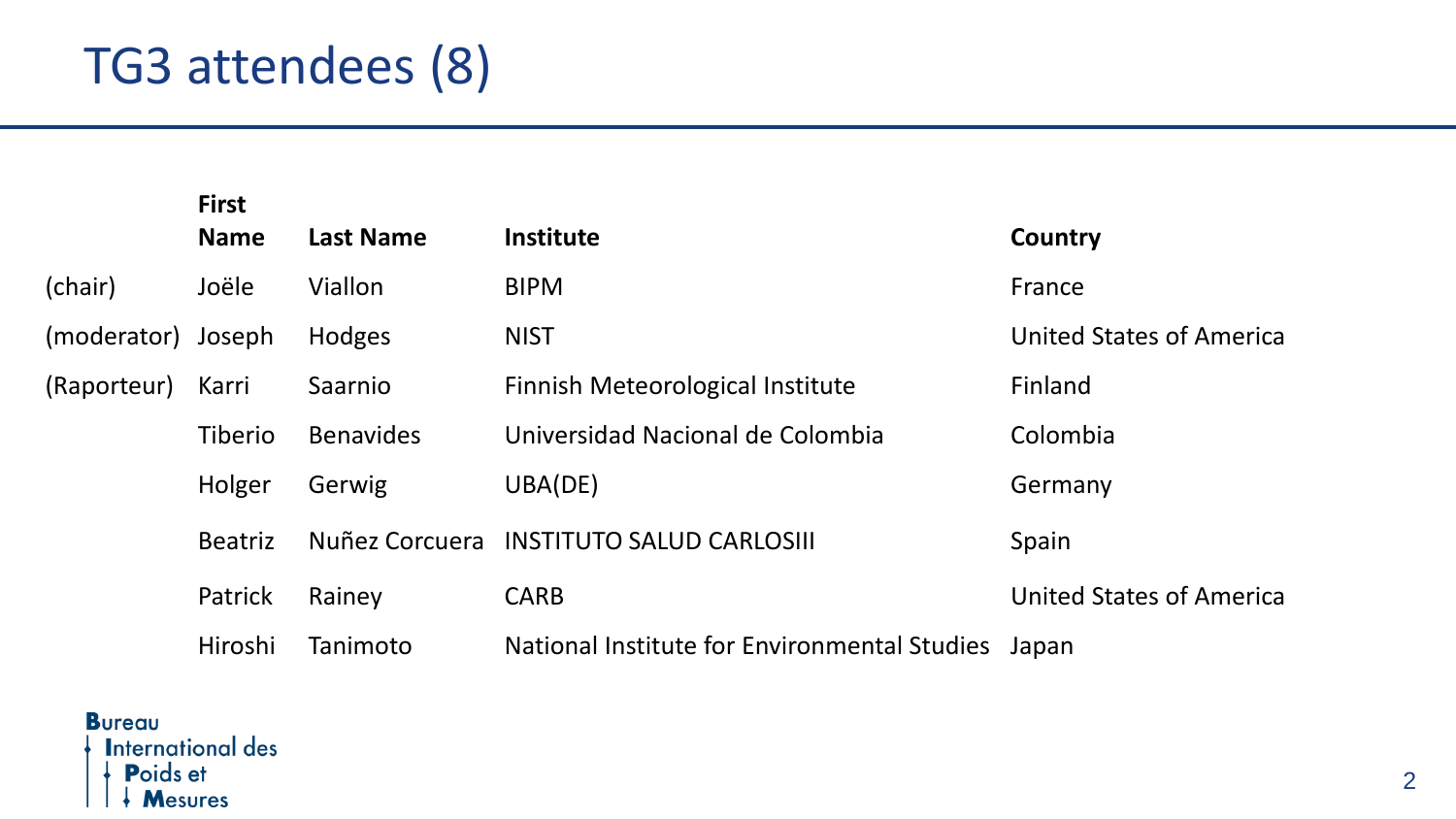1.Task Group Questions

2.Review of Survey Responses and comments

3.Discussion of individual questions and other points raised

4.Consensus opinion – taking into account survey responses

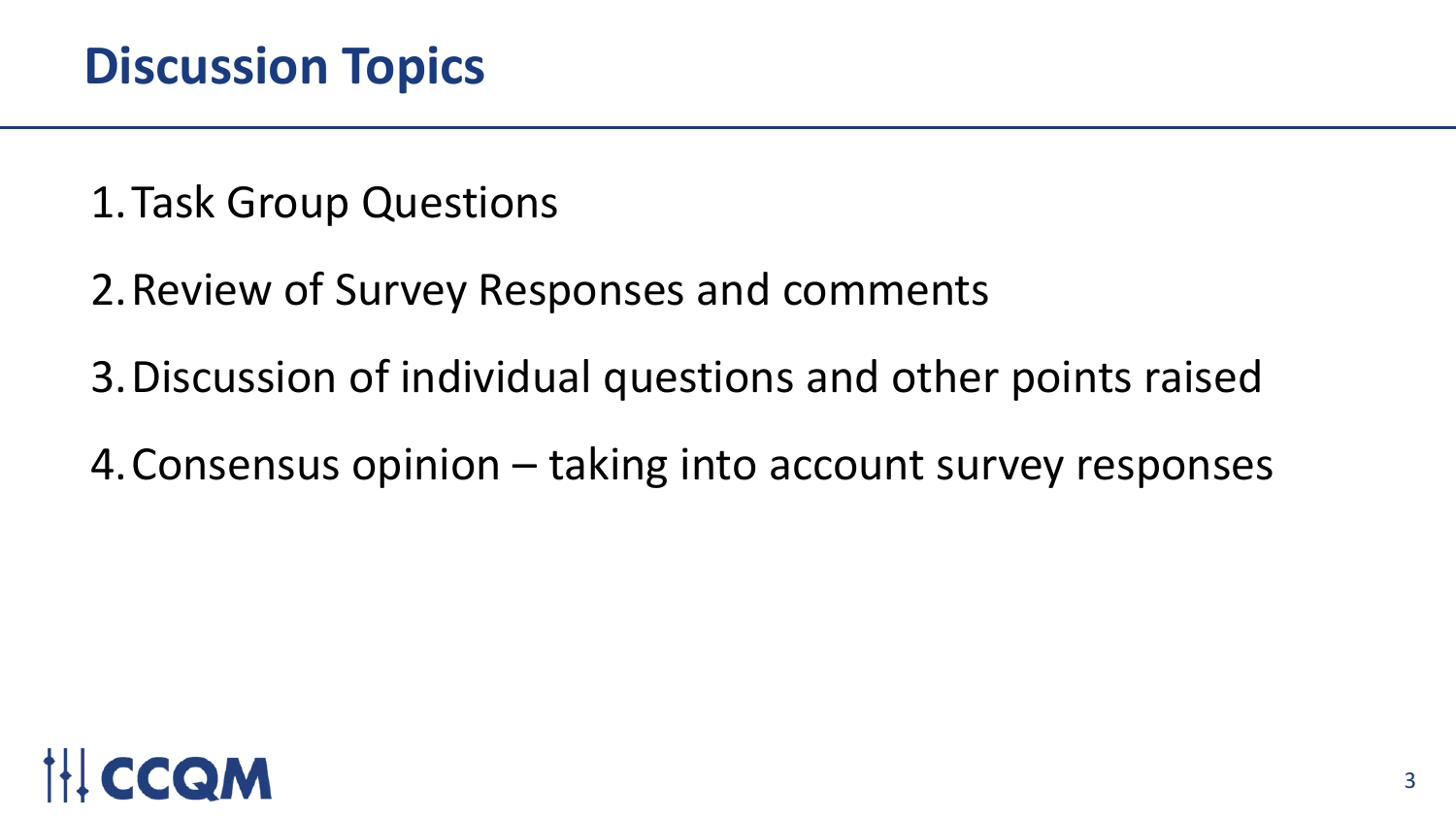**Communicating change**

1) How do we best publicise the change and its date/schedule?

2) What information needs to be provided for stakeholders?

### **Other related questions to be answered?**

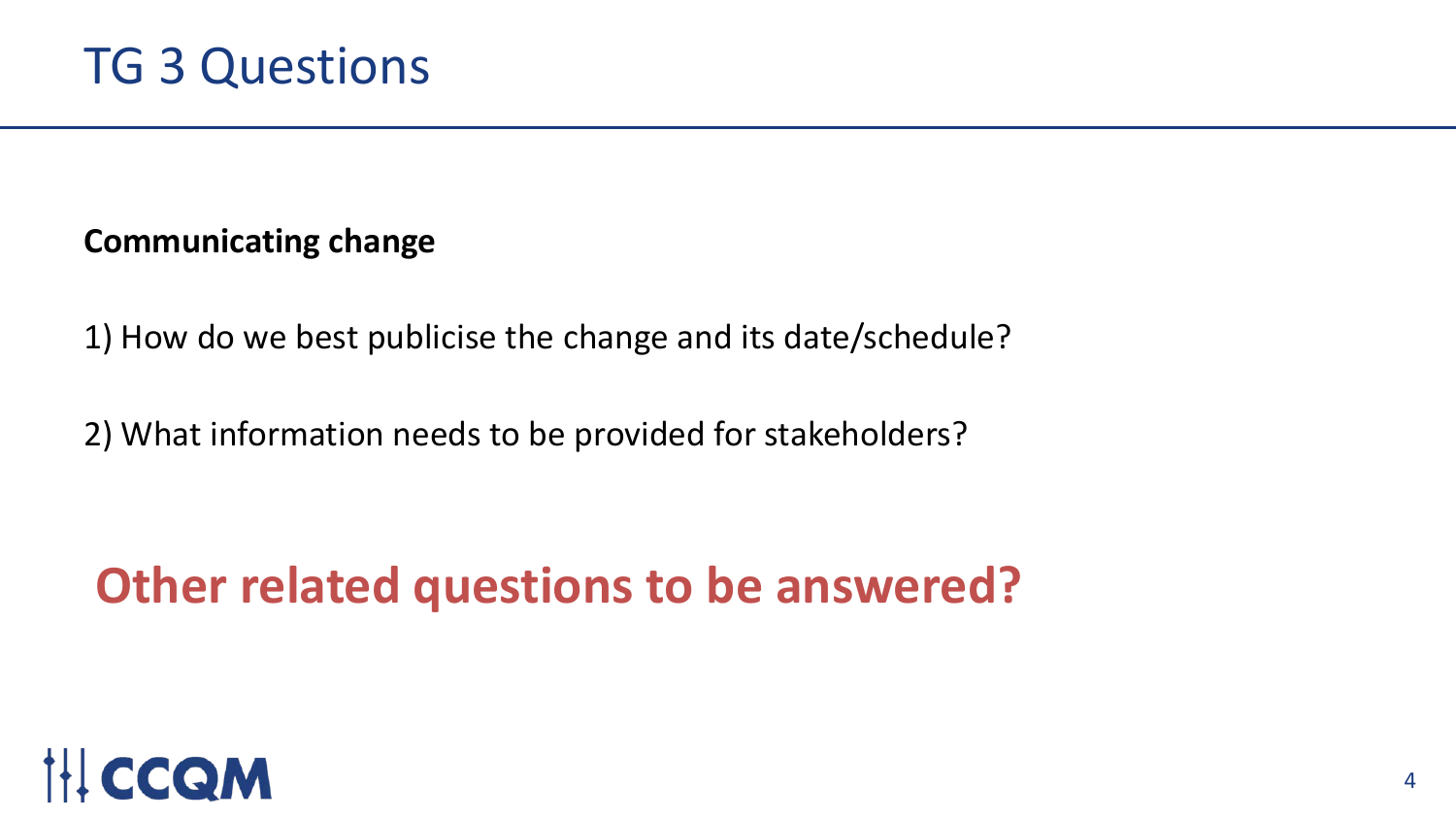## 1) Communication – which media (54 replies)



#### + flyers at conference

Electronic communication (news letters ) seen as most impacting tool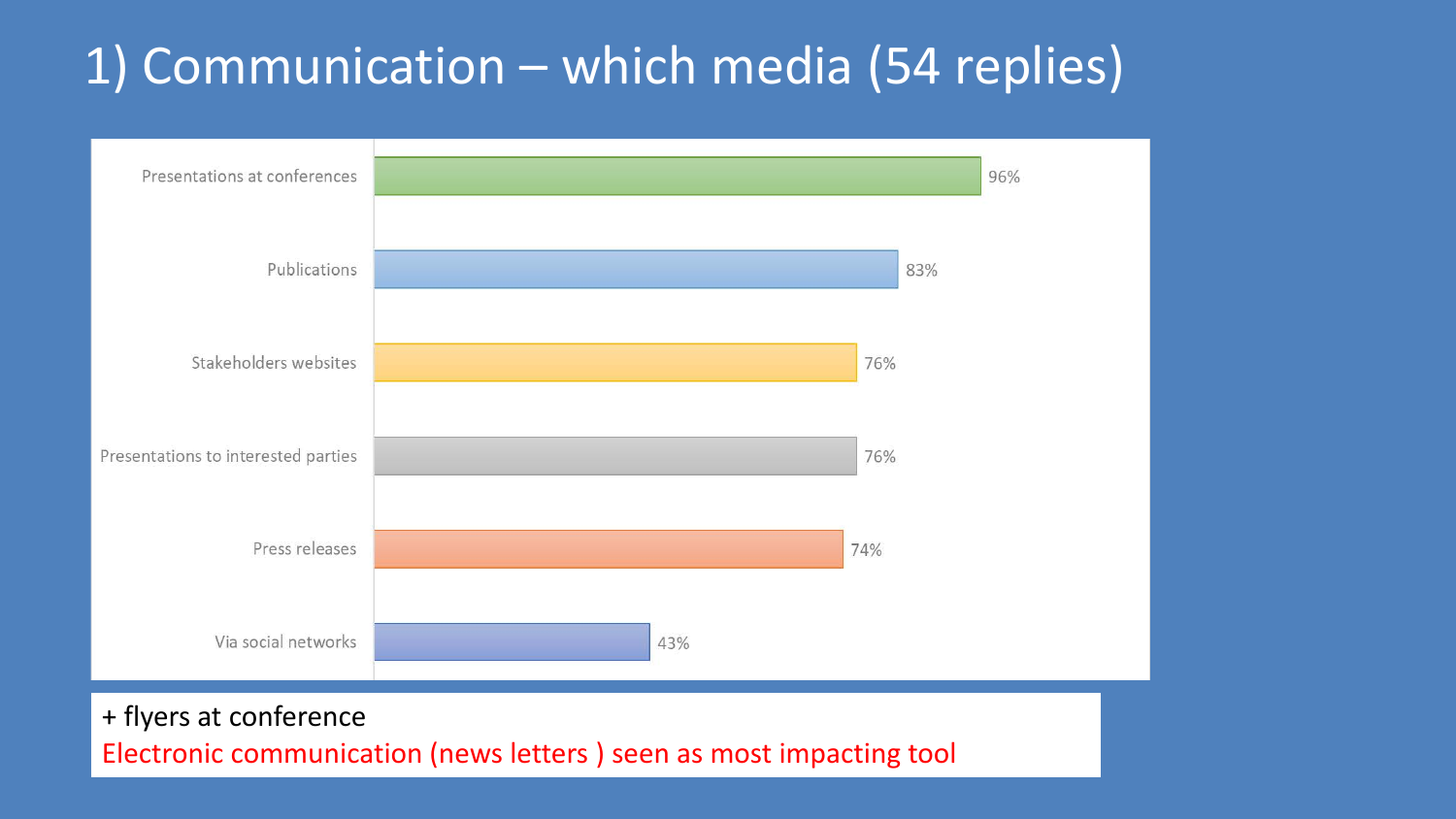## Communication – which media detailed replies

### Conferences :

- **AGU** American Geophysical Union general assembly
- **EGU** European Geophysical Union general assembly
- **AMS** American Meteorological Society
- Gordon Conferences
- **IGAC** International Global Atmospheric Chemistry
- Bi-annual ambient air monitoring conference held by the US EPA
- Congreso Colombiano de Calidad de Aire y Salud
- GAS analysis
- WMO CIMO TECO 2020 and GAW
- **NACAA** National Association of Clean Air Agencies
- **QOS** Quadriennal Ozone Symposium
- Air and Waste Management Association
- International Conference on Air Quality
- BAQ ? Better Air Quality

### TG3 additions:

Flyers

Electronic communication : newsletters Manufacturers communication

### Institutes / bodies :

- TOAR Tropospheric Ozone Assessment Report
- UCAR/NCAR University Corporation for Atmospheric Research
- NASA, ESA, JAXA, …
- ISO individuals to contact their national normalisation body
- universities
- Clean Air Society of Australia and New Zealand
- National and State Environmental Agencies
- Health Agencies relating to Epidemiology studies
- Environment Ministries or Local Environmental Agencies

### Journals (paper with consideration of impacts)

- AMT
- Elementa
- Air and Waste Management Association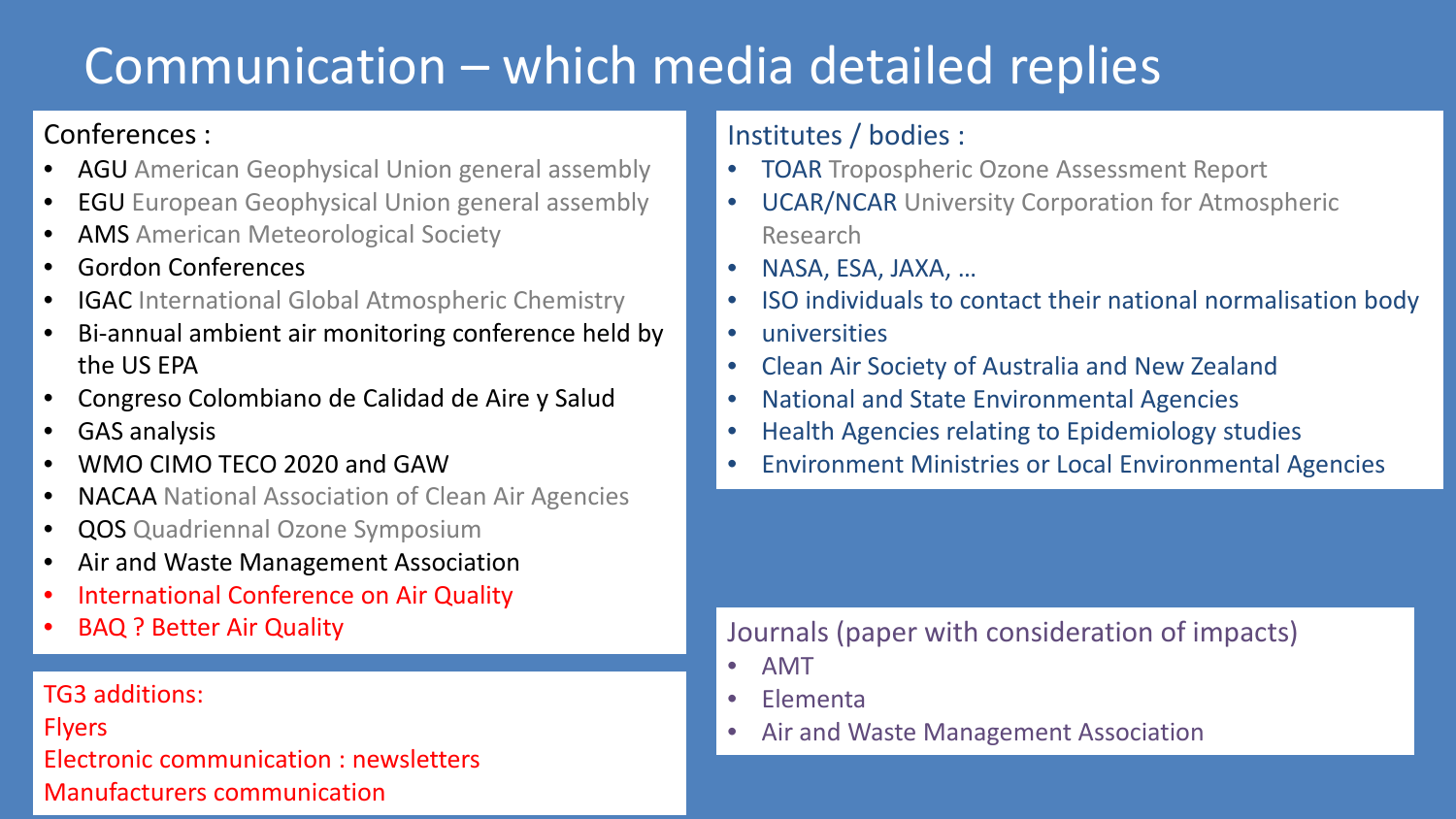## 2) Communication – information (54 replies)

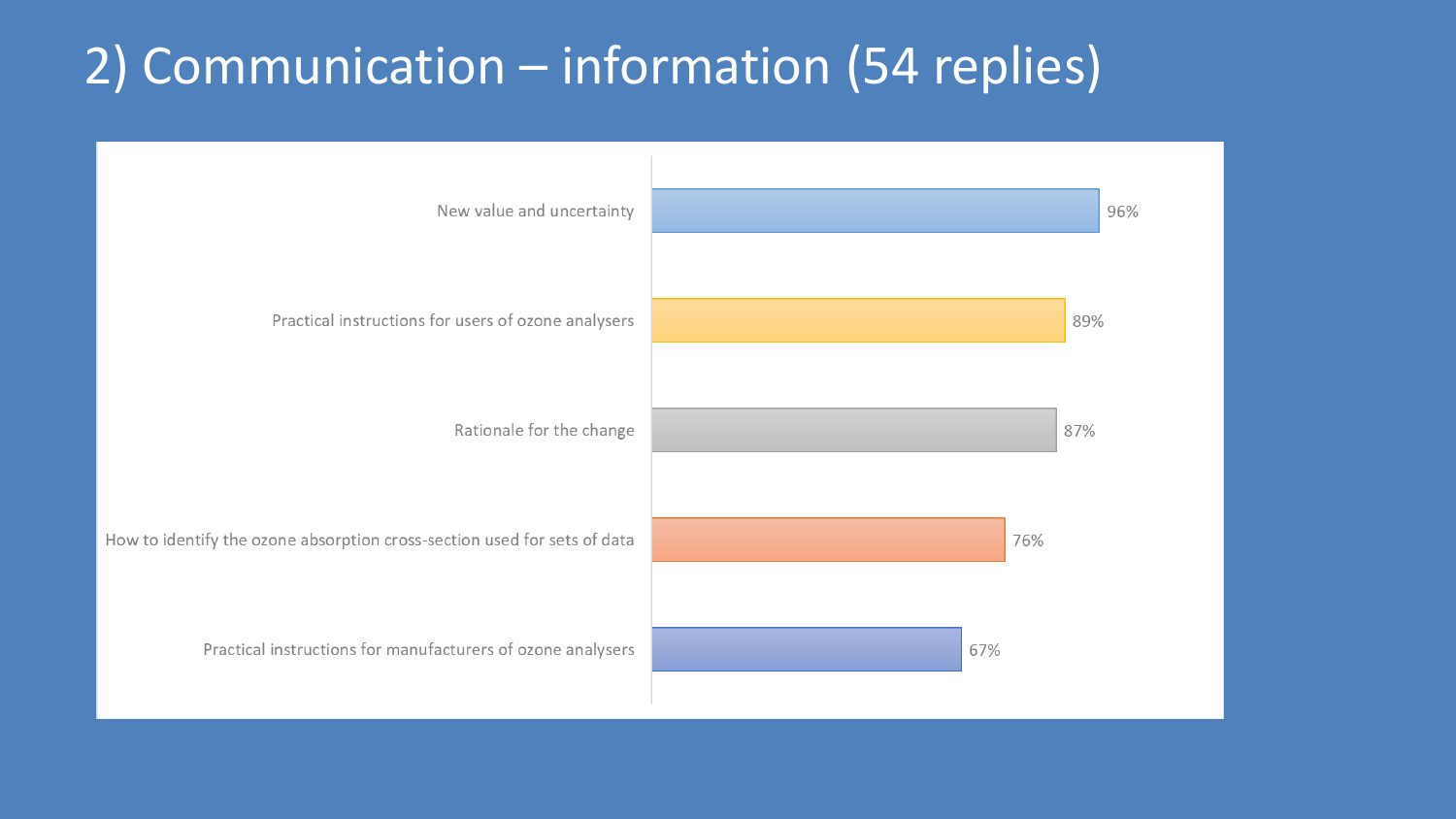### Communication – information detailed replies

- Implications for presenting long-term trends and compliance with legislation
- Metadata needed together with a data set
- Practical instructions for correction historical datasets
- Preparation of data bases with an identifier/flag for the ozone data with old or new cross-section
- Timeline for adoption (early in the process) : date and transition period
- training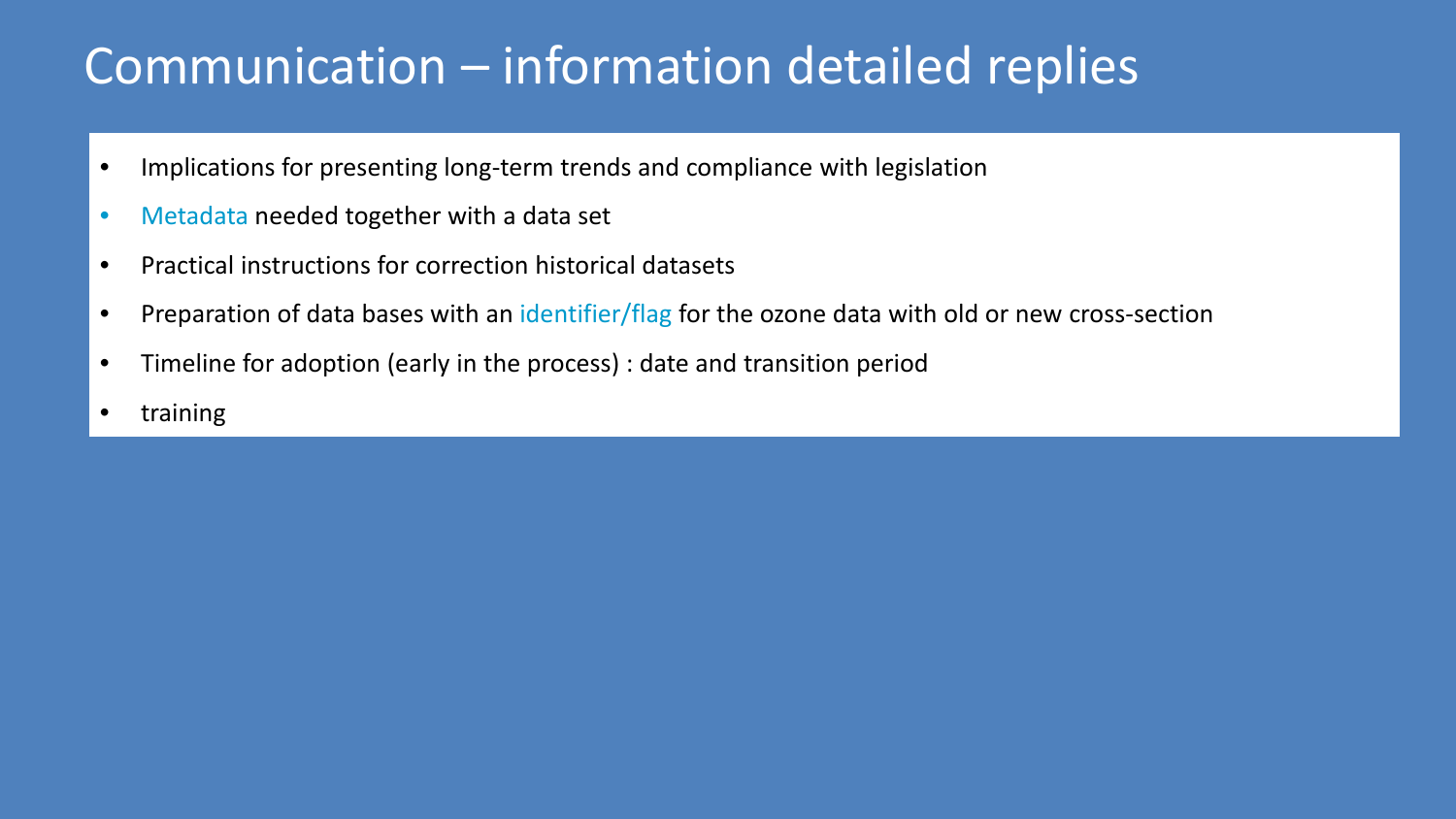## How to synchronise / disseminate the information?

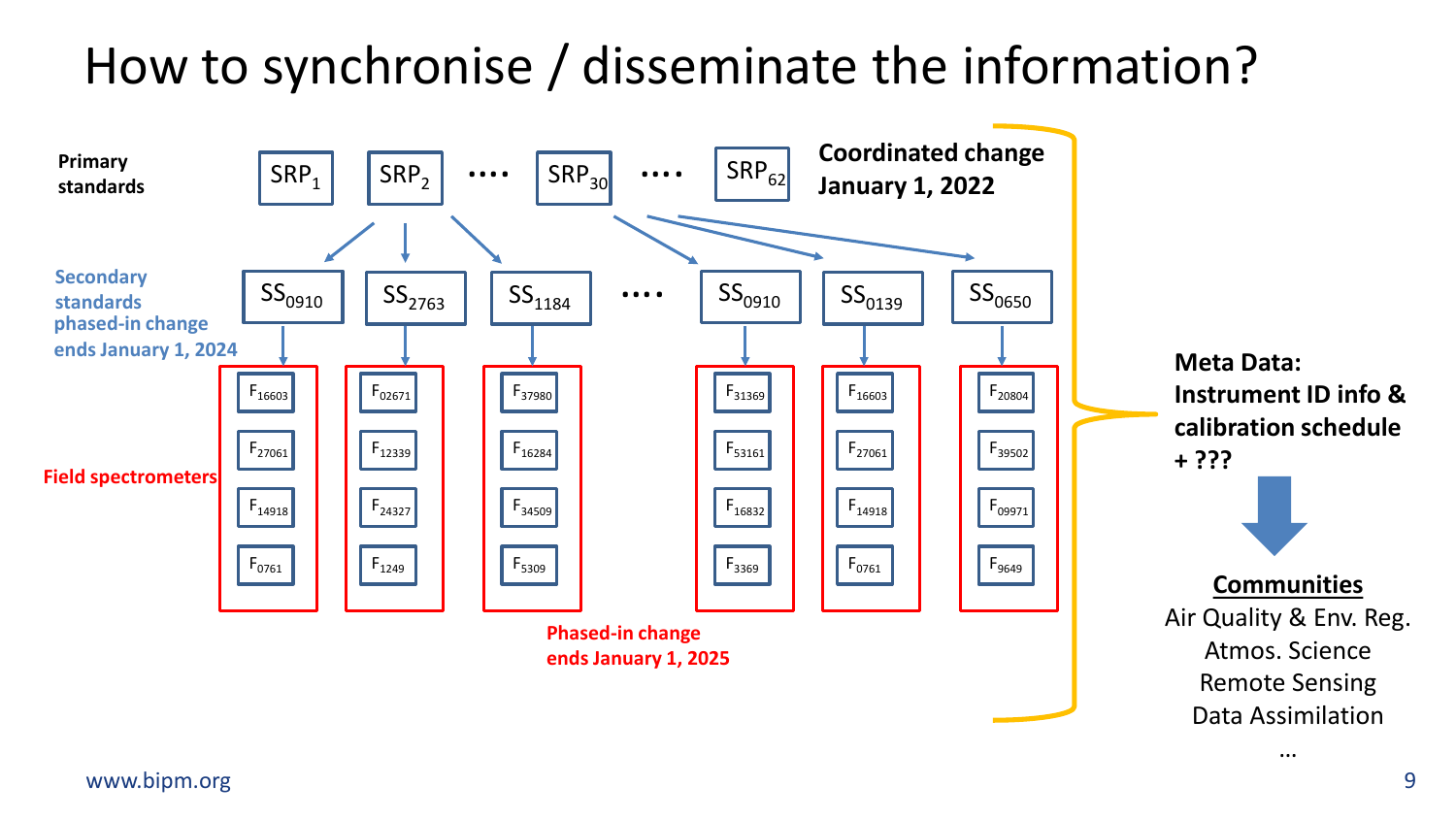# **3. Discussions / 4. Consensus opinion**

- Different communities --- different content:
	- SRP users who can implement the change at the same time. Effort to be directed within a GAWG TG. Require technical and detailed instructions.
	- 2<sup>nd</sup> level users getting calibration from SRPs. To be informed (Newsletter) early but implementation can follow (technical instructions)
	- Air Quality Networks: national, continental (EC Aquila), and global (GAW, TOAR). Main target of Newsletter. Can be a link with regulators.
	- Broader ozone observation community : ground-based and remote-sensing observations using ozone absorption cross-sections outside surface ozone standard (254 nm) : space agencies, GAW, TOAR. Publication in high-profile journal.

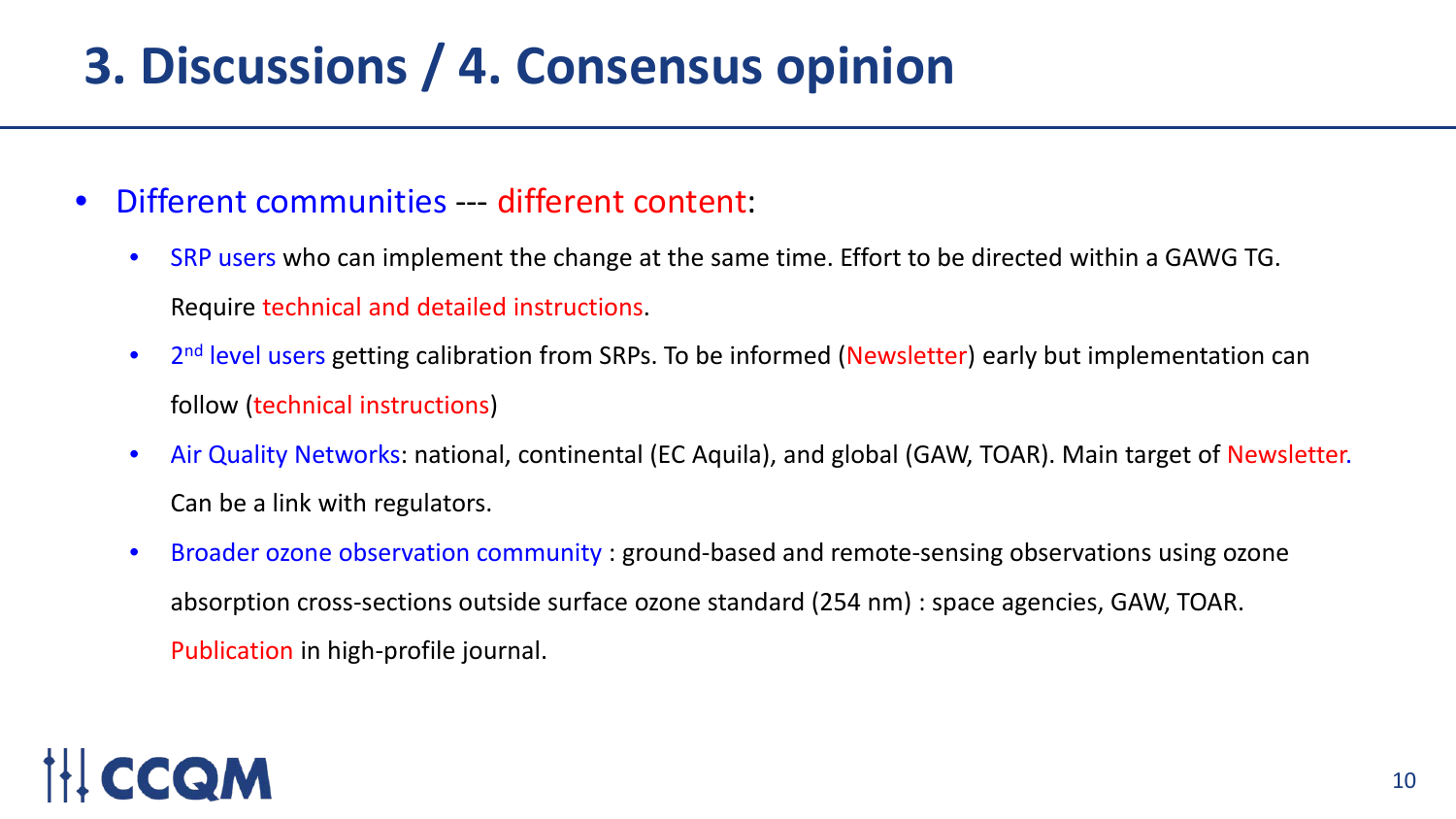# **3. Discussions / 4. Consensus opinion**

First communication : Newsletters with easy to understand executive summary : why, what, when?

to be endorsed and forwarded by different stakeholders

to be translated locally for national authorities

• Other bodies which can include information in bulletins and newsletters: International Global Atmospheric Chemistry <https://igacproject.org/publications/news> EPA Science Matters Newsletter <https://www.epa.gov/sciencematters> California Air Resources Board<https://ww2.arb.ca.gov/news> Air & Waste Management Newswire<https://www.awma.org/newswire> Aerosol and Air Quality Research <https://aaqr.org/about/mission> <https://phys.org/tags/environmental+monitoring/>



Copernicus Atmosphere Monitoring Service<https://atmosphere.copernicus.eu/news> European Center for Medium-Range Weather Forecasts<https://www.ecmwf.int/en/publications/newsletters>

World Meteorological Association [https://public.wmo.int/en/search?f\[0\]=field\\_cloud\\_tags%3A324](https://public.wmo.int/en/search?f%5b0%5d=field_cloud_tags%3A324)